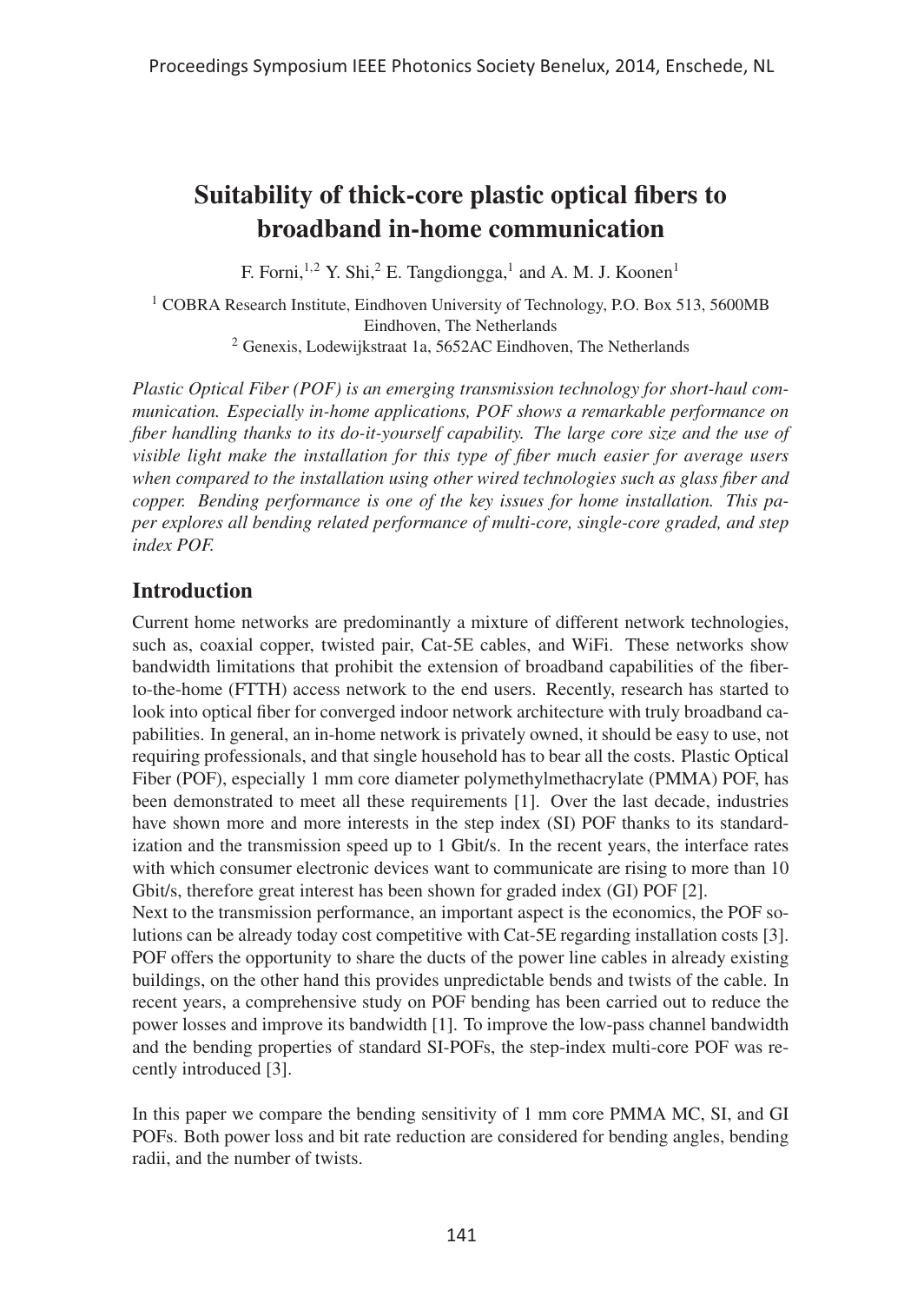| POF type | Vendor             | Model            | <b>Bit rate test</b> |
|----------|--------------------|------------------|----------------------|
|          |                    |                  | cable length (cm)    |
| SI-POF   | Mitsubishi Rayon's | Premier GH4001   | 212.5                |
| SI-POF   | Mitsubishi Rayon's | Mega MH4002      | $44 - 141.2$         |
| SI-POF   | Toray              | PFU-UD 1002-22-V | 32.6                 |
| GI-POF   | FiberFin           | OM-GIGA          | 32.3                 |
| GI-POF   | Optimedia          | OM-Giga-SE100    | Not performed        |
| MC-POF   | Asahi KASEI        | SMCK-1000P       | 176                  |
| MC-POF   | Asahi KASEI        | MC-POF 37 cores  | Not performed        |

Table 1. POFs under test.

# Experimental setup

The POFs under test are shown in Table 1, the bends are performed using metallic rings with the following diameters (cm): 0.15, 0.25, 0.6, 1.2, 1.5, 2.5, 3, 4, and 5. In order to ensure the cable follows the bend, a slight tensile force is applied. Two clamps are used to fasten the POF at the curving point, to reduce the movement of the fiber at the receiver. The power loss is calculated as ratio between the received power when the fiber is straight and when it is bent. Two different measurements are performed on the straight POF: before the bends as reference level and after the test to ensure the POF is not damaged.



(a) Experimental setup for power loss (b) Experimental setup for bit rate vs. bending radius. vs. bending radius.



Fig. 1a shows the experimental setup of the bending test in order to study the power loss vs. bending radius. The transmitter is a Firecomms optical transceiver Gigabit OptoLock GDL1000T-220. The optical signal with the wavelength of 650 nm is generated by a resonant-cavity light Emitting Diode. The optical front end is driven by a Firecomms evaluation board,. The receiver is the fiber optic power meter Thorlab PM20A which has been set to the 650 nm wavelength.

The effect of the cable stretching on the connection loss is analyzed. The POF stretching does not affect the coupling loss on the transmitter side, on the other hand, the received optical power is affected by too even small stretching force, proper techniques are applied to minimize the connection loss changes.

Fig. 1b shows the setup of the bit rate vs bending radius test. The server and the client parameters are shown in Table 2. The adaptive bit rate technique is applied. The transmission duration is 10 s and the bit rate measured refers at TCP level.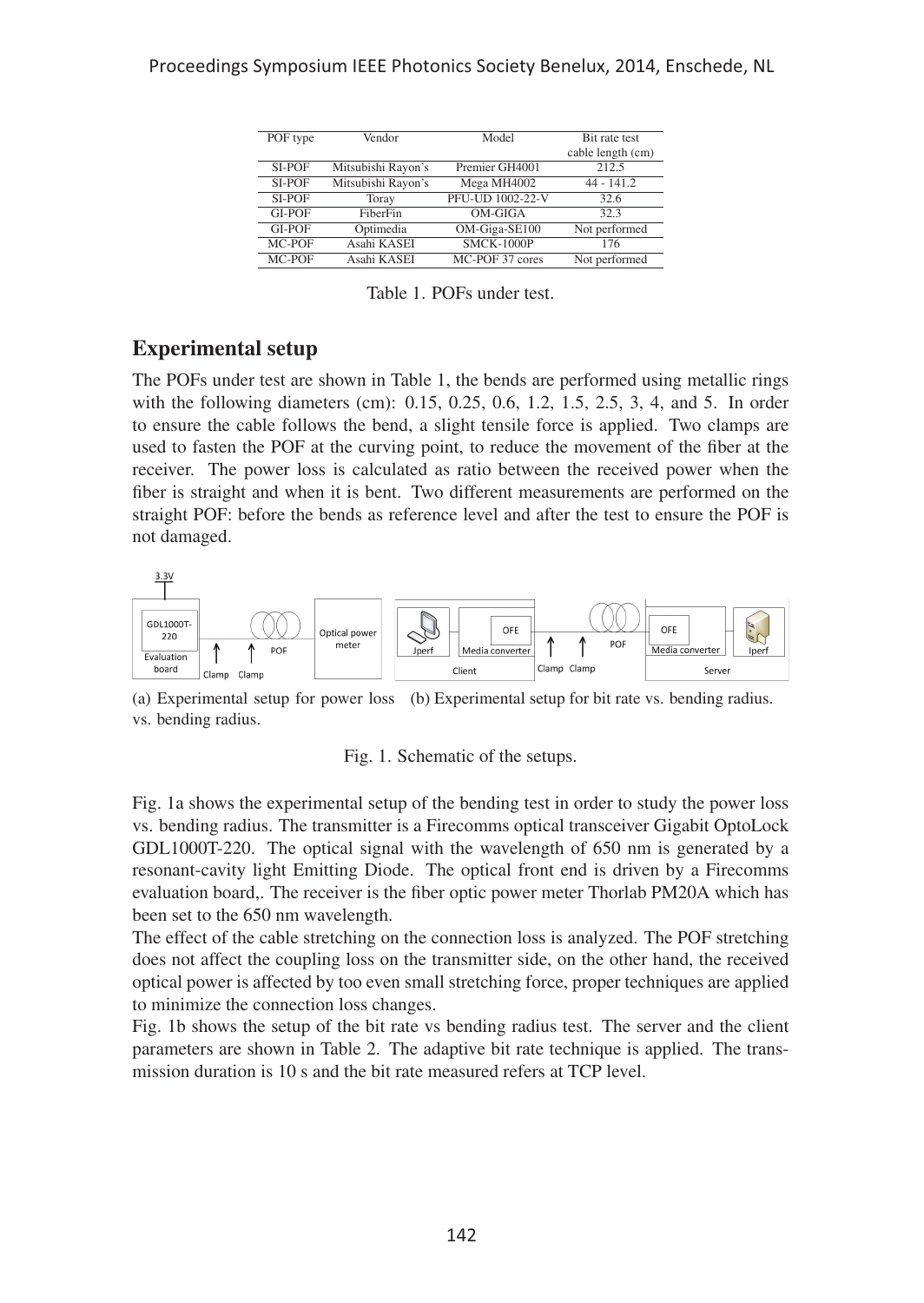|                   | Server                     | Client        |  |
|-------------------|----------------------------|---------------|--|
| Software          | Iperf $2.0.2$              | Jperf $2.0.2$ |  |
| ΩS                | Linux server $2.6.32 - 33$ | OS X 10.9.4   |  |
| Network interface | Ethernet 1000Base-T        |               |  |
| Media Converter   | <b>KD-EVB 1001-MC</b>      |               |  |
| OFF.              | Avago transceiver          |               |  |

Table 2. Server and client parameters.

# Results and discussion

Fig. 2a-c show the power loss vs. bending radius for 1 twist with different angles: 360° means a full twist, 180° a half twist. For a certain bending radius, it is possible to clearly distinguish the three POF types in accordance with [1]. Both SI-POFs, except MH4002 and GI-POFs show almost exponential growth but with different performance within the same fiber type.

Fig. 2d shows the result of the power loss with respect to the number of bending rounds, with fixed bending angles of 360° and the bending radius of 0.6 cm. The highest loss is given by the first bend. The different behaviors of SI, GI, and MC-POFs are clearly shown.



Fig. 2. Power loss vs. bending radius results.

In Fig. 3a, b are displayed the results of the bit rate vs. bending radius for 1 twist with different angles. Different types of POF have the same bit rate, therefore, for them the same color is used. A step decreasing instead of a continuous trend of the bit rate is observed. The link works either at 940 Mbit/s or 0 Mbit/s, further tests demonstrate that this does not depend on the TCP protocol adopted. The bit rate reduction is still related with the bending angle.